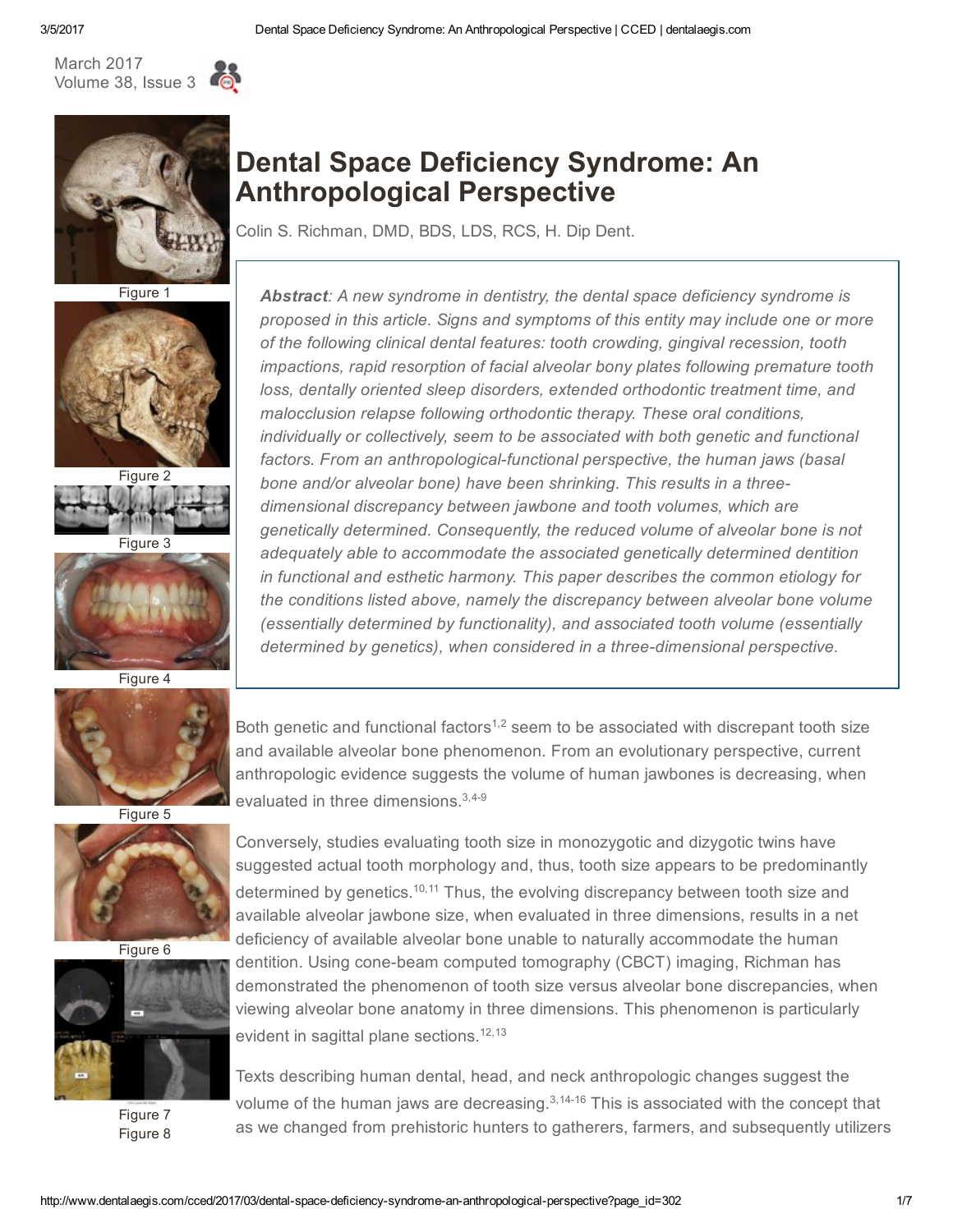

Figure 9



Figure 10



Figure 11



Figure 12



Figure 13



Figure 14



Figure 15 Figure 16

#### 3/5/2017 Dental Space Deficiency Syndrome: An Anthropological Perspective | CCED | dentalaegis.com

of industrialized food production, the human jaws began shrinking due to functional disuse. 3

Our foods have become highly processed. Therefore, large human powerful jaws are no longer necessary for human survival from a masticatory or defensive perspective. However, the cranium and frontal lobe of the forebrain is increasing at the expense of the human faces<sup>4-8</sup> ([Figure](javascript:tryClick() 1 and Figure 2). This particularly relates to our prefrontal cortices, the gray matter of the anterior part of the frontal lobe, which is highly developed in humans and plays a role in the regulation of complex cognitive, emotional, and behavioral functions. Relative to the maxilla and mandible, less functionality over time is resulting in gradual atrophy of these bones, with less capacity to accommodate our genetically determined teeth.

A new syndrome for dentistry, dental space deficiency syndrome (DSDS) is proposed in this article. Clinical signs and symptoms of this entity may include one or more of the following conditions: orthodontic tooth crowding; gingival recession; tooth impactions, especially third molars; rapid resorption of facial alveolar plate, following premature tooth extractions; dentally oriented sleep disorders; extended orthodontic treatment times; and relapse following orthodontic therapy.

## Dental Maladies Possibly Attributed to DSDS

Studies of human inhabitants of metropolitan cities suggest a high incidence of individuals demonstrating orthodontic tooth crowding.<sup>17-25</sup>A US Public Health Service Report suggests 75% of American children have some degree of malocclusion.<sup>23,26,27</sup> Based on the author's observations and studies of mammalian and primitive skulls, he believes these problems are not observed in native human communities or animals living in their natural environments and eating their natural diets.

Relative to the United States and other metropolitan cities, gingival recession occurs in more than 58% of the total population. Surveyed population reports identify significant evidence of non-periodontitis–induced gingival recession.<sup>25-31</sup> Tooth impactions, especially third molars, occurred in more than 58% of surveyed Australian populations, 73% of surveyed European populations, and in excess of 50% of surveyed American populations.<sup>32</sup>Post-orthodontic treatment relapse, in surveyed populations, may be present in more than 80% of patients, possibly many years following treatment completion.<sup>23,33-36</sup> Rapid loss of alveolar facial bony plates following tooth extractions is a routine finding, especially in the facial bony plate.<sup>37-41</sup>

Dentally related sleep disturbances are substantial and significant in surveyed communities. 42

These phenomena, individually or collectively, seem to be associated with either a discrepancy between available alveolar bone and basal bone volume and tooth volume, (when considered in three dimensions), or are iatrogenically induced due to protracted orthodontic treatment associated with adapting larger teeth into a smaller jawbone capacity. Three case studies are presented to illustrate the signs and symptoms of DSDS.

## Patient 1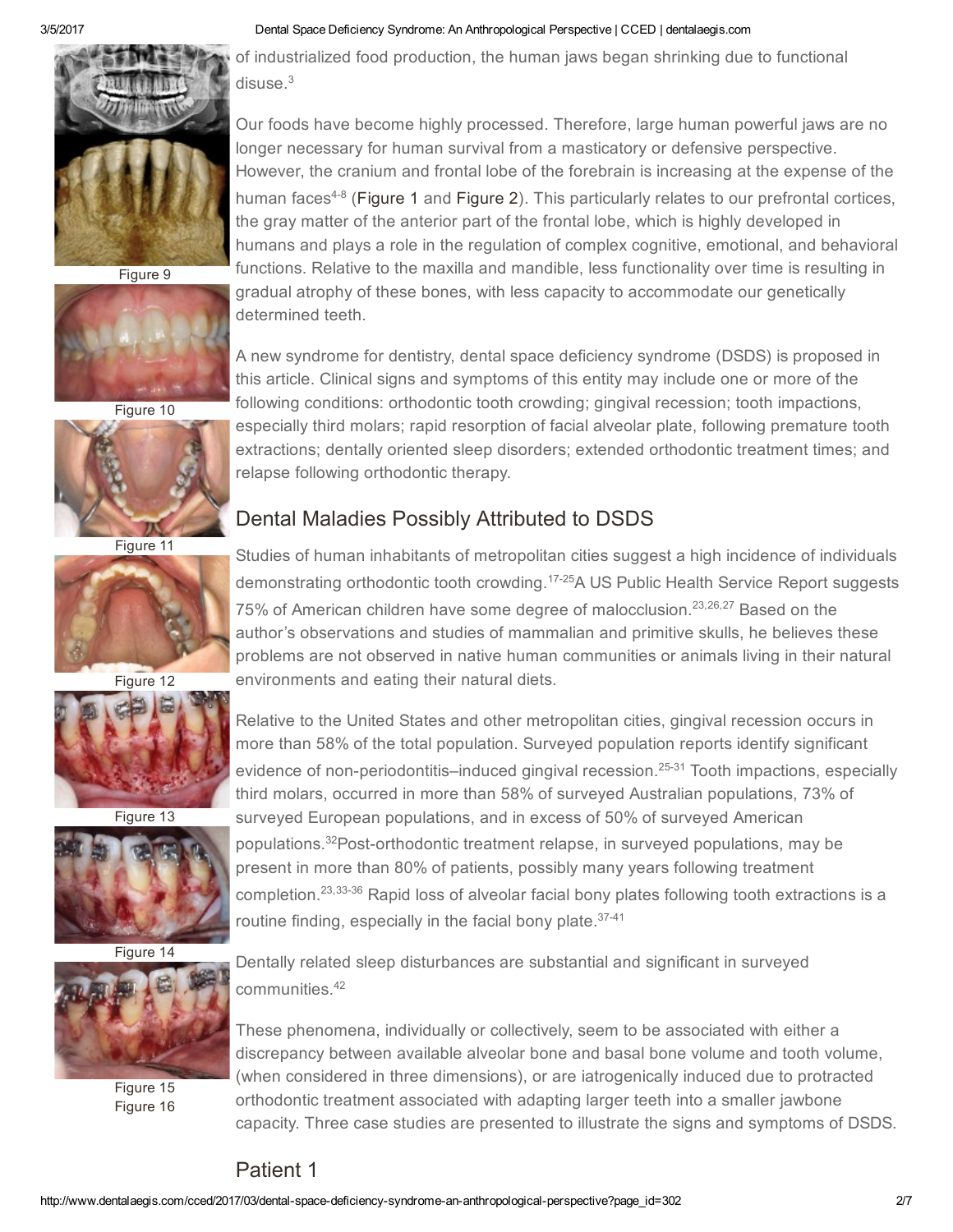

Figure 17



Figure 18



Figure 19

#### 3/5/2017 Dental Space Deficiency Syndrome: An Anthropological Perspective | CCED | dentalaegis.com

A healthy 38-year-old female was referred to the author's specialty periodontal office for corrective mucogingival therapy. She was also referred to a local orthodontist, skilled in the principles of periodontally accelerated osteogenic orthodontics (PAOO), 43,44 for correction of her malocclusion. Treatment was indicated both for esthetic and functional reasons. She reported having undergone previous orthodontic therapy as a teenager. At that time, treatment included removal of 4 bicuspids and 4 third-molar teeth ([Figure](javascript:tryClick() 3). Clinical images demonstrated multiple sites of gingival recession, including lingual-gingival recession ([Figure](javascript:tryClick() 4 through [Figure](javascript:tryClick() 6). Images from CBCT scanning revealed deficient facial and lingual alveolar bone [\(Figure](javascript:tryClick() 7) with a radiographic-supporting bone index (RSBI) of a class C risk factor.<sup>13</sup> RSBI utilizes CBCT technology to evaluate both tooth and bone volume in the sagittal plane. Alveolar bone thickness at the facial and lingual alveolar crest are measured on the CBCT scan, in the sagittal plan. For example, a patient with RSBI class A presents with at least 1.5 mm of alveolar bone thickness, which will adequately support gingival soft tissue. A person with RSBI class B presents radiographically with <1.5 mm but >0.05 mm of bone volume, which may be a risk factor for future gingival recession, especially following orthodontic expansion of tooth arches. An individual with RSBI class C presents with <0.5 mm of alveolar bone, supporting gingival soft tissue, and indicates a high risk for gingival recession and subsequent orthodontic relapse.

The patient presented with the following signs and symptoms relative to DSDS: orthodontic tooth crowding, radiographic apical root resorption, gingival recession,

orthodontic relapse, and bicuspid and third-molar tooth extractions.

## Patient 2

A 46-year-old healthy female was referred to the author's office by her orthodontist. She requested PAOO<sup>43,44</sup> treatment to expedite her proposed orthodontic re-treatment plan. Her orthodontist suspected the presence of facial bony dehiscence lesions associated with many of her teeth [\(Figure](javascript:tryClick() 9). She presented with significant post-orthodontic treatment relapse, malocclusion, and esthetic dissatisfaction ([Figure](javascript:tryClick() 10 through Figure 12), as well as a dental history of comprehensive orthodontic treatment with the removal of her third molars ([Figure](javascript:tryClick() 8) during her adolescence. At the time of periodontal augmentation surgery, both hard and soft tissues together with [corticotomies,](javascript:tryClick() numerous bony dehiscences, and fenestrations were identified (Figure 13 through [Figure](javascript:tryClick() 15). This suggested a discrepancy of inadequate alveolar bone width in the sagittal plane, relative to the same dimension of each associated tooth. The patient manifested the following signs or symptoms of DSDS: crowding in both arches, previous extraction of impacted teeth, post-orthodontic treatment relapse, and localized gingival recession.

## Patient 3

A healthy 11-year-old female was referred to the author's office for localized PAOO treatment. She presented with a severe anterior overbite, early gingival recession on mandibular canines, a thin phenotype, and prominent root surfaces visible through her alveolar mucosa [\(Figure](javascript:tryClick() 16). Radiographically, potentially impacted third-molar teeth were identified, with over-eruption of her mandibular anterior teeth [\(Figure](javascript:tryClick() 17).

Two phases of treatment were proposed, including: (1) mandibular anterior frenectomy plus simultaneous connective tissue gingival onlay graft to minimize the risk for frenum regrowth [\(Figure](javascript:tryClick() 19); and (2) both hard- and soft-tissue gingival and alveolar bone augmentation, for her 6 mandibular anterior teeth. It was anticipated that the proposed treatment plan for her thin mandibular anterior alveolar bone, including alveolar bony dehiscences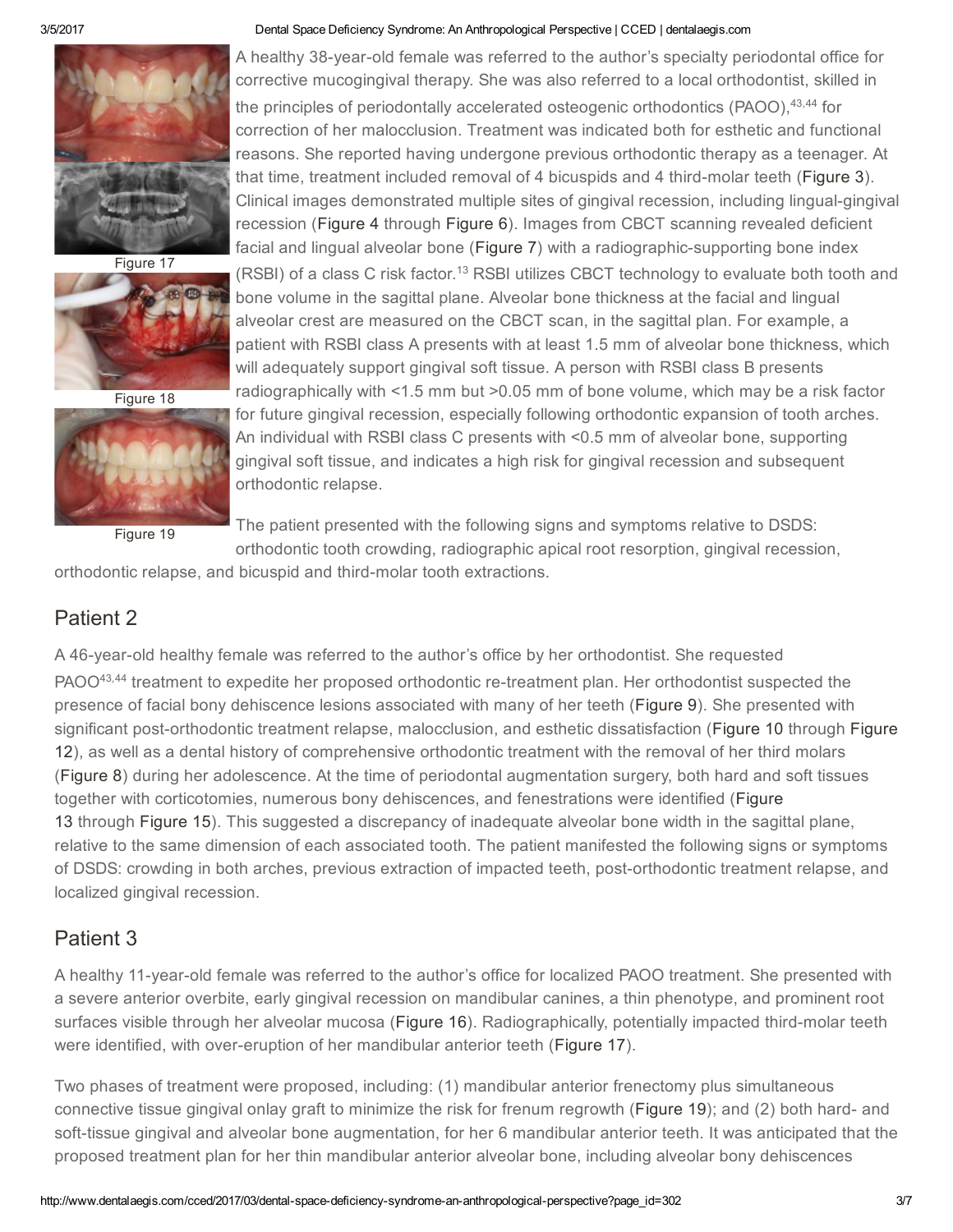should minimize the risk for future gingival recession following orthodontic arch expansion.<sup>45</sup> Literature also suggests greater post-orthodontic treatment stability will occur.<sup>45</sup>At the time of surgical augmentation, significant alveolar bony dehiscence were noted ([Figure](javascript:tryClick() 18). [Figure](javascript:tryClick() 19 demonstrates the same patient 2 years following PAOO treatment. A robust mucogingival complex was noted, with ideal occlusion and orthodontic stability. Features of DSDS for this 11-year-old patient included tooth impactions, gingival recession, orthodontic tooth crowding and mandibular incisor over-eruption, and bony dehiscences.

## Summary and Conclusion

DSDS is a new syndrome proposed for dentistry. The three representative, yet different, case reports presented demonstrate the discrepancies between alveolar bone volume and tooth volume, in three dimensions, resulting in an inability to effectively accommodate the patient's teeth, as seen in three dimensions. In this author's opinion and clinical experience, viable treatment for this syndrome includes both hard- and soft-tissue augmentation, prior to initiation of orthodontic treatment utilizing the principles of PAOO.<sup>43,44,46</sup> Further research is indicated to support these concepts.

## About the Author

Colin S. Richman, DMD, BDS, LDS, RCS, H. Dip Dent. Assistant Clinical Professor Department of Periodontics Georgia Regents University Augusta, Georgia Private Practice **Periodontics** Roswell, Georgia

## References

1. Mossey PA. The heritability of malocclusion: part 2. The influence of genetics in malocclusion. Br J Orthod. 1999;26(3):195-203.

2. Mossey PA. The heritability of malocclusion: part 1—genetics, principles and terminology. Br J Orthod. 1999;26(2):103-113.

3. von Cramon-Taubadel N. Global human mandibular variation reflects differences in agricultural and huntergatherer subsistence strategies. Proc Natl Acad Sci U S A. 2011;108(49):19546-19551.

4. Rose JC, Roblee RD. Origins of dental crowding and malocclusions: an anthropological perspective. Compend Contin Educ Dent. 2009;30(5):292-300.

5. Moss ML. The functional matrix hypothesis revisited. 4. The epigenetic antithesis and the resolving synthesis. Am J Orthod Dentofacial Orthop. 1997;112(4):410-417.

6. Moss ML. The functional matrix hypothesis revisited. 3. The genomic thesis. Am J Orthod Dentofacial Orthop. 1997;112(3):338-342.

7. Moss ML. The functional matrix hypothesis revisited. 2. The role of an osseous connected cellular network. Am J Orthod Dentofacial Orthop. 1997;112(2):221-226.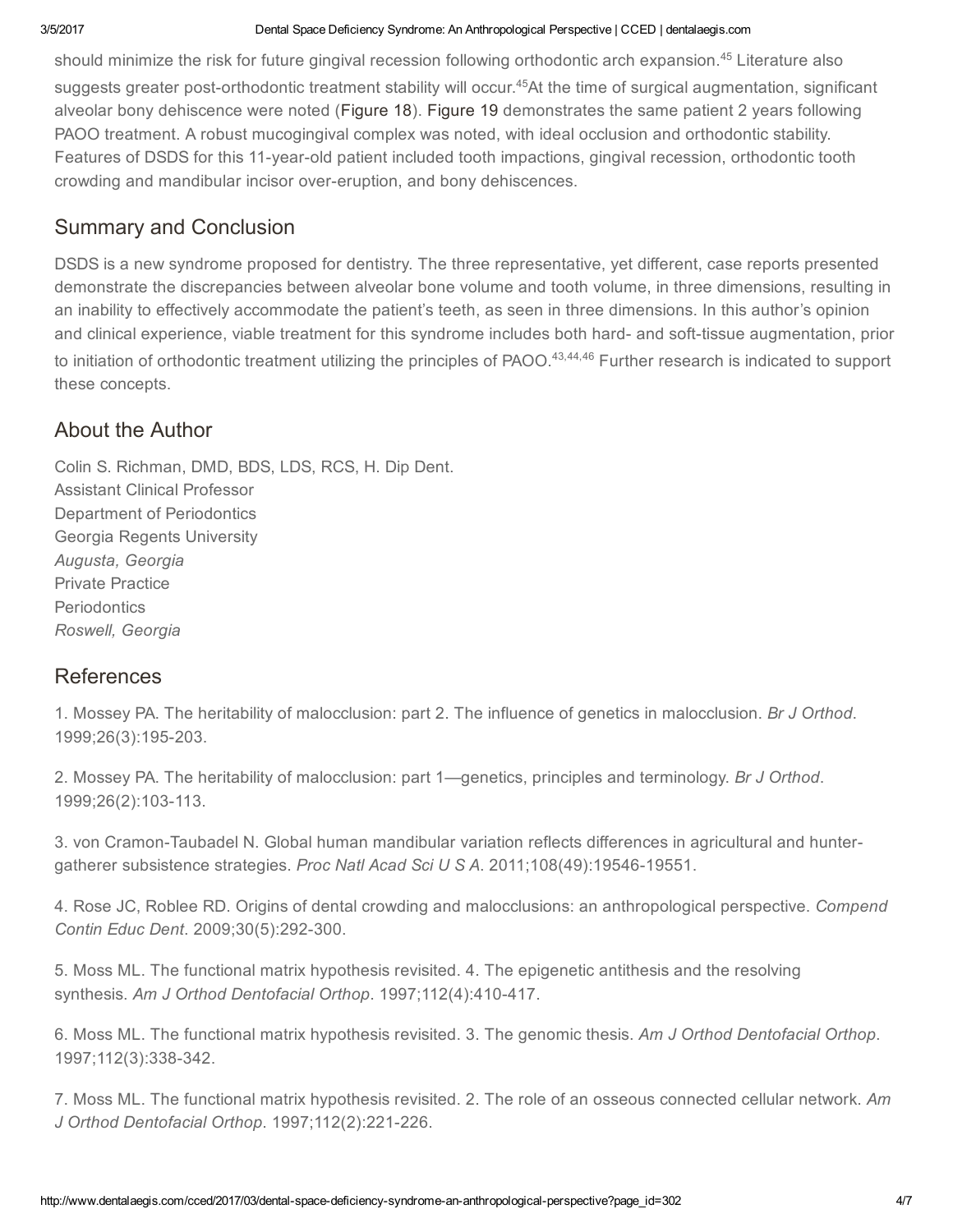8. Moss ML. The functional matrix hypothesis revisited. 1. The role of mechanotransduction. Am J Orthod Dentofacial Orthop. 1997;112(1):8-11.

9. Moss ML, Rankow RM. The role of the functional matrix in mandibular growth. Angle Orthod. 1968;38(2):95-103.

10. Dempsey PJ, Townsend GC. Genetic and environmental contributions to variation in human tooth size. Heredity (Edinb). 2001;86(Pt 6):685-693.

11. Dempsey PJ, Townsend GC, Martin NG, Neale MC. Genetic covariance structure of incisor crown size in twins. J Dent Res. 1995;74(7):1389-1398.

12. Bolton WA. The clinical application of a tooth-size analysis. Am J Orthod. 1962;48(23):504-529.

13. Richman C. Is gingival recession a consequence of an orthodontic tooth size and/or tooth position discrepancy? A paradigm shift. Compend Contin Educ Dent. 2011;32(1):62-69.

14. Hirshfeld I. A study of skulls in the American Museum of Natural History in relation to periodontal disease. J Dent Res. 1923;5:241-265.

15. Corruciccini R. How Anthropology Informs the Orthodontic Diagnosis of Malocclusion's Causes. Lewiston, NY: The Edwin Mellen Press;1999.

16. Lieberman DE. The Evolution of the Human Head. Boston, MA: Harvard University Press; 2011.

17. Hixon EH, Oldfather RE. Estimation of the sizes of unerupted cuspid and bicuspid teeth. Angle Orthod. 1958;28(24):236-240.

18. Howe R, McNamara JA, O'Connor, KA. An examination of dental crowding and its relationship to tooth size and arch dimension. Am J Orthod. 1983;83(26):363-373.

19. Hunter W. Application of analysis of crowding and spacing of the teeth. Dent Clin North Am. 1978;22(19):563 577.

20. Moyers RE. Handbook of Orthodontics. 3rd ed. Chicago, IL: Year Book Medical Publishers, Inc;1973.

21. Stanley RN, Kerber RE. A revision of the Hixon and Oldfather mixed-dentition prediction method. Am J Orthod. 1980;78(22):296-302.

22. Shigenobu N, Hisano, M, Shima, S, et al. Patterns of dental crowding in the lower arch and contributing factors. A statistical study. Angle Orthod. 2007;77(25):303-310.

23. Little RM. The irregularity index: a quantitative score of mandibular anterior alignment. Am J Orthod. 1975;68(5):554-563.

24. Proffit WR, Fields HW Jr, Moray LJ. Prevalence of malocclusion and orthodontic treatment needs in the United States: estimates from the NHANES III survey. Int J Adult Orthodon Orthognath Surg. 1998;13(2):97-106.

25. Renkema AM, Fudalej PS, Renkema AA, et al. Gingival labial recessions in orthodontically treated and untreated individuals: a case-control study. J Clin Periodontol. 2013;40(6):631-637.

26. Health, United States, 2004. Hyattsville, MD: National Center for Health Statistics; 2007.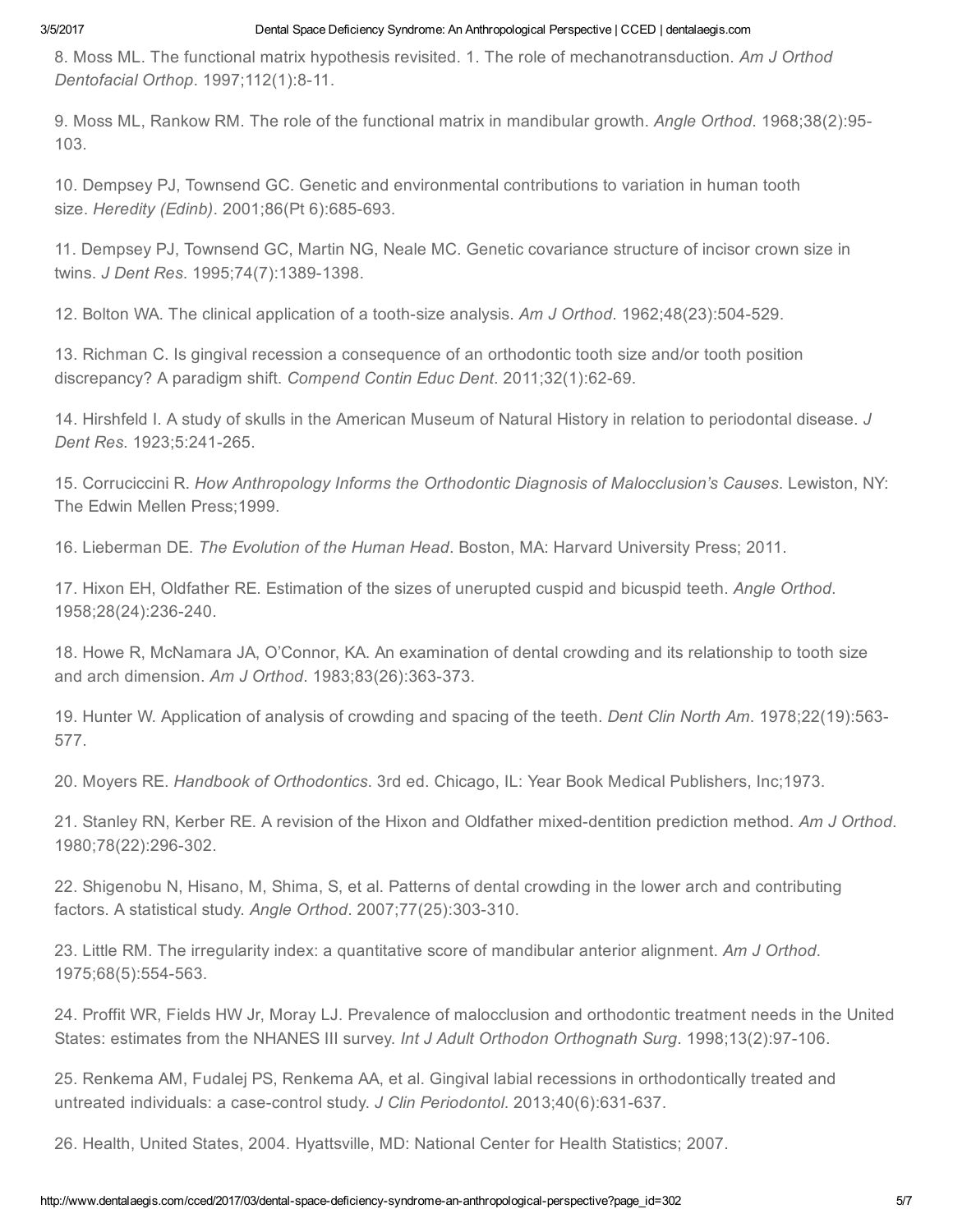27. Daprile G, Gatto MR, Checchi L. The evolution of buccal gingival recession in a student population: a 5-year follow-up. J Periodontol. 2007;78(P)(16):611-614.

28. Kassab MM, Cohen RE. The etiology and prevalence of gingival recession. J Am Dent Assoc. 2003;1342:220 225.

29. Rothe LE, Bollen AM, Little RM, et al. Trabecular and cortical bone as risk factors for orthodontic relapse. Am J Orthod Dentofacial Orthop. 2006;130(4):476-484.

30. Serino G, Wennstrom JL, Lindhe J, Eneroth L. The prevalence and distribution of gingival recession in subjects with a high standard of oral hygiene. J Clin Periodontol. 1994;21(1):57-63.

31. Vlaskalic V, Boyd RL, Baumrind S. Etiology and sequelae of root resorption. Semin Orthod. 1998;4(2):124-131.

32. Nardozzo TM. Third molar impactions: need for removal and care. Pa Dent J (Harrisb). 1966;33(8):303-306 passim.

33. Riedel RA. A post-retention assessment of relapse, recidivism, adjustment, change and stability. In: Moorrees, CFA, van der Linden, FPGM, eds. Orthodontics: Evaluation and Future. Proceedings of the International Conference on the Occasion of the 25th Anniversary of the Orthodontic Department of the University of Nymegen, The Netherlands. 1988;22-24(34):281-306.

34. Kuijpers-Jagtman AM, Al Yami EA, van 't Hof MA. Long-term stability of orthodontic treatment. Ned Tijdschr Tandheelkd. 2000;107(4):178-181.

35. Lakhani MJ, Kadri W, Mehdi H, et al. Anterior arch crowding—a possible predictor for mandibular third molar impaction. J Ayub Med Coll Abbottabad. 2011;23(1):63-65.

36. Little RM, Riedel RA, Artun J. An evaluation of changes in mandibular anterior alignment from 10 to 20 years postretention. Am J Orthod Dentofacial Orthop. 1988;93(5):423-428.

37. Katranji A, Misch, K, Wang, HL. Cortical bone thickness in dentate and edentulous human cadavers. J Periodontol. 2007;78(5):874-878.

38. Larato D. Alveolar plate fenestrations and dehiscences of the human skull. Oral Surg Oral Med Oral Pathol. 1970;29(32):816.

39. Araujo MG, Lindhe J. Dimensional ridge alterations following tooth extraction. An experimental study in the dog. J Clin Periodontol. 2005;32(2):212-218.

40. Araujo MG, Sukekava F, Wennstrom JL, Lindhe J. Ridge alterations following implant placement in fresh extraction sockets: an experimental study in the dog. J Clin Periodontol. 2005;32(6):645-652.

41. Mandelaris GA, Vence BS, Rosenfeld AL, Forbes DP. A classification system for crestal and radicular dentoalveolar bone phenotypes. Int J Periodontics Restorative Dent. 2013;33(3):289-296.

42. Elliott J, Bowers, GM. Alveolar dehiscence and fenestrations. Periodontics. 1963;1(31):245.

43. Wilcko WM, Wilcko MT, Bouquot JE, et al. Rapid orthodontics with alveolar reshaping: two case reports of decrowding. Int. J Periodontics Restorative Dent. 2001;21(33):9-19.

44. Wilcko MT, Wilcko WM, Pulver JJ, et al. Accelerated osteogenic orthodontics technique: a 1-stage surgically facilitated rapid orthodontic technique with alveolar augmentation. J Oral Maxillofac Surg. 2009;67(10):2149-2159.